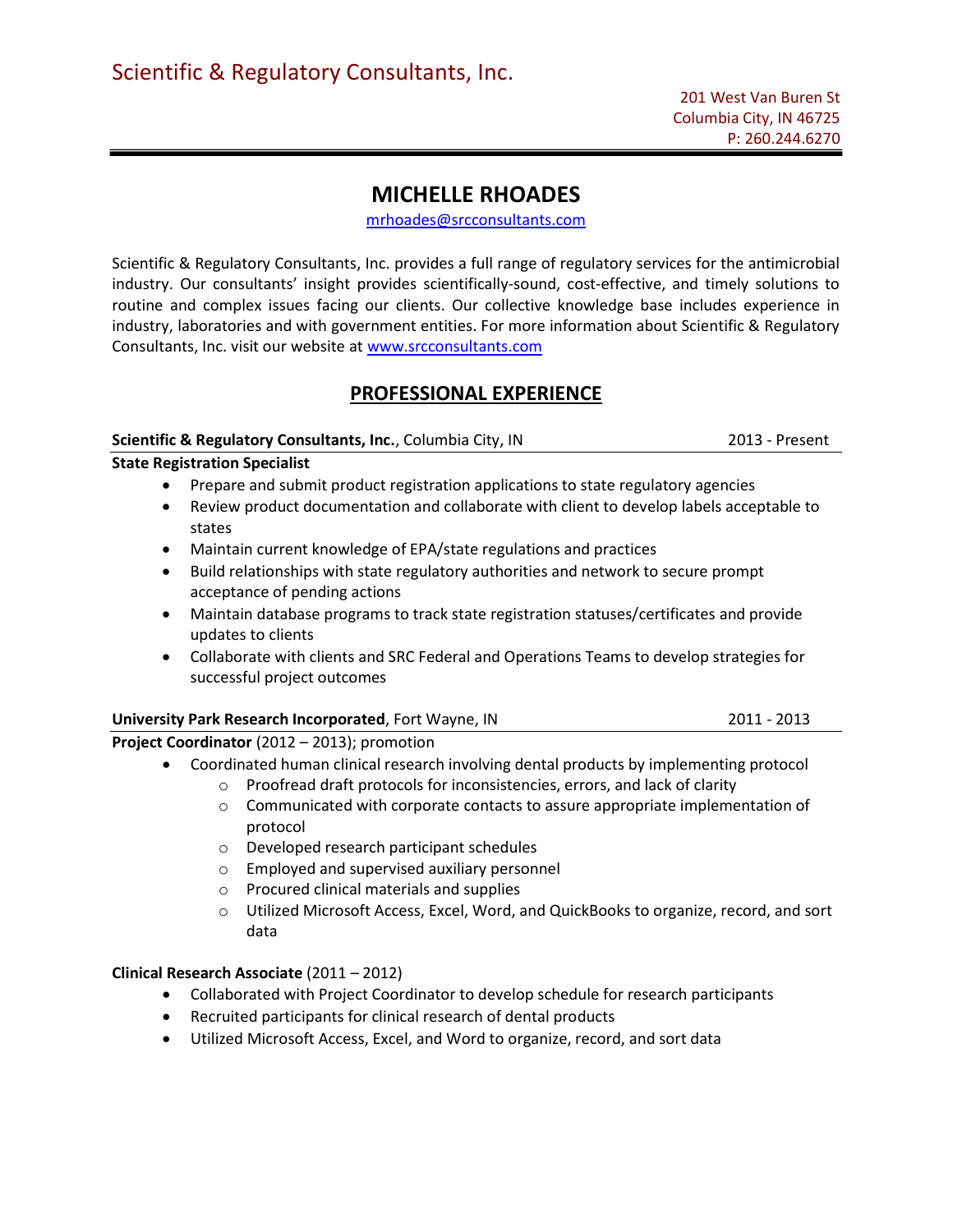## University Park Research Center, Fort Wayne, IN 2000 - 2011

- Collaborated with Project Coordinator to develop schedule for research participants
- Recruited participants for clinical research of dental products
- **•** Employed and supervised auxiliary personnel
- Utilized Microsoft Access, Excel, and Word

## Project Coordinator (2000 – 2002)

- Coordinated human clinical research involving dental products by implementing protocol
- Proofread draft protocols for inconsistencies, errors, and lack of clarity
- **•** Employed and supervised auxiliary personnel

# EDUCATION

B.S. in Biology, Huntington College (now Huntington University), Huntington, IN; 1995

# CORPORATE PROFESSIONAL AFFILIATIONS

British Chemicals Association (BCA) (Formerly BACS) Center for Biocide Chemistries (CBC) Household & Commercial Products Association (HCPA) International Sanitary Supply Association (ISSA) Personal Care Products Council (PCPC)

# PROFESSIONAL DEVELOPMENT

### California Department of Pesticide Regulation (CDPR)

California Notice 2021-11: Pesticide-Treated Seed Public Workshop 2021; 11/21

### ALSTAR

Mid-year Meeting; 04/18, 04/16

### ECG, Inc.

Convince Me: Persuasion and Negotiation Training; 08/18

### Executrain

Excel 2010 Tips and Tricks; 10/14

### Fred Pryor Seminars

Workplace Life Jacket: 7 Tips to Improve Your Work-Life Balance; 05/22 Working Well With Everyone: Diversity = Greatness; 03/22 Working Well With Everyone: Greatness; 02/22 Being Resilient No Matter What; 01/22 Having Great Conversations; 09/21 The Women's Conference; 04/14